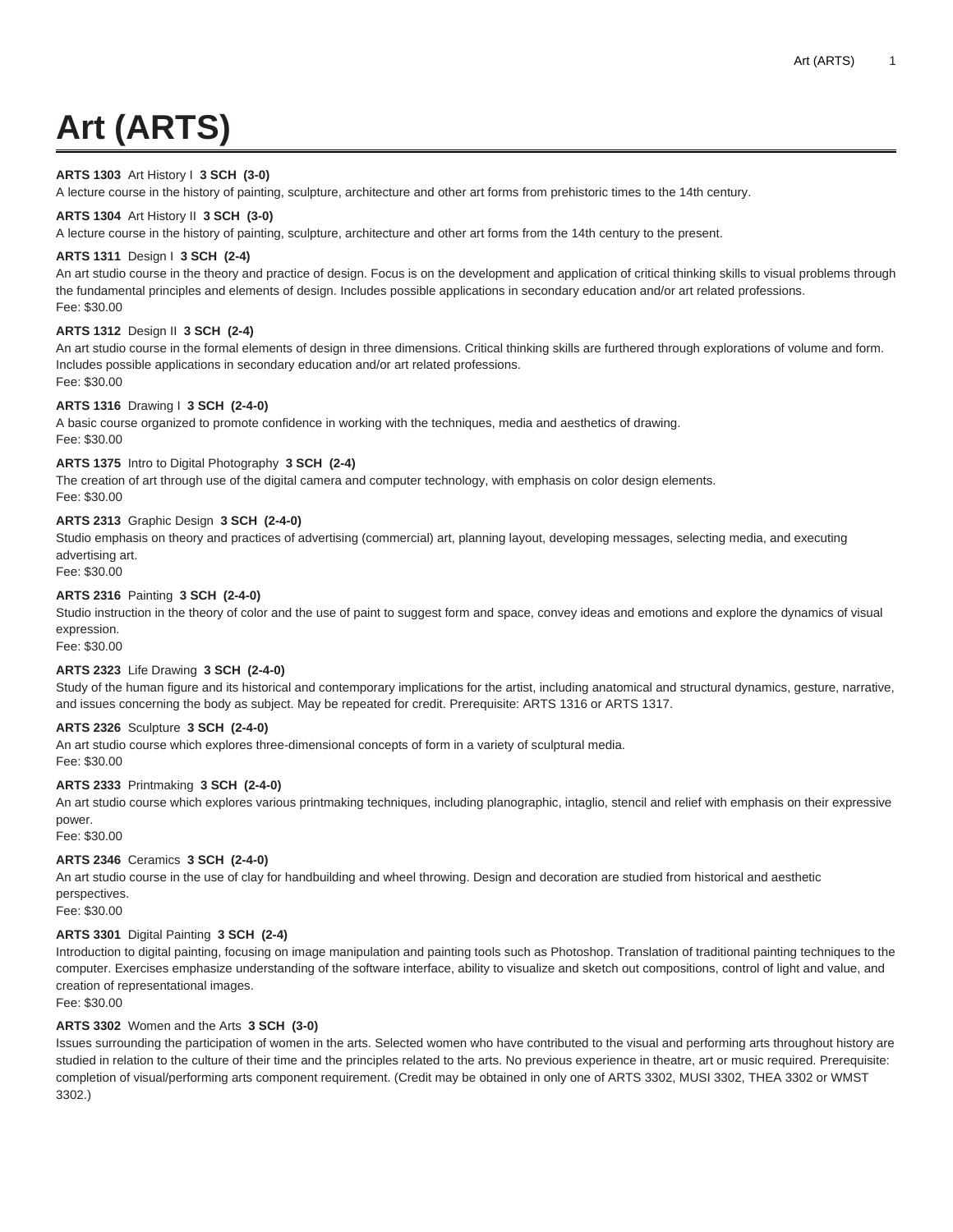# **ARTS 3350** Art Desn Wildlife Photo **3 SCH (2-4)**

The study to visually document wildlife and their ecology in the field and the laboratory. Emphasis on DSLR cameras, lenses, choosing and using perspective, lighting and related aspects of photographic skills, camera controls to enhance creativity, and learning how to incorporate compositional elements. Prerequisite: None. Course does not count toward RWSC major or minor. Certification in wildlife photography can be obtained by successful completion of 4 of the 5 wildlife photography courses. Credit may only be earned for either ARTS 3350 or RWSC 3350.

# **ARTS 3351** Adv. Digital Wildlife Photo **3 SCH (2-4)**

Emphasis on the development of improved technical, creative, and compositional wildlife photographic skills. Topics include use of lenses for creativity and the effects of light, color, and design in detail. Principles of creativity, craftsmanship, and applied photographic theory will be used to support technical applications. Prerequisite: ARTS 3350/RWSC 3350. Course does not count toward RWSC major or minor. Certification in wildlife photography can be obtained by successful completion of 4 of the 5 wildlife photography courses. Credit may only be earned for either ARTS 3351 or RWSC 3351.

# **ARTS 3352** Macro Wildlife Photo **3 SCH (2-4)**

Topics covered include technology, equipment, techniques, and the art of close-up and macro photography. It will illustrate the procedures and equipment to make images at-or near life size or larger of various subjects from small plants, animals, and habitats. Prerequisite: ARTS 3350/ RWSC 3350. Course does not count toward RWSC major and minor. Certification in wildlife photography can be obtained by successful completion of 4 of the 5 wildlife photography courses. Credit may only be earned for either ARTS 3352 or RWSC 3352.

#### **ARTS 3353** Wildlife Photographic Tech **3 SCH (2-4)**

Examines the technology, equipment, techniques, and the art of flash and alternative light sources for digital photography. Prerequisite: ARTS 3350/ RWSC 3350 . Course does not count toward RWSC major and minor. Certification in wildlife photography can be obtained by successful completion of 4 of the 5 wildlife photography courses. Credit may only be earned for either ARTS 3353 requested or RWSC 3353.

# **ARTS 3354** Comm Publ Wildlife Photo **3 SCH (2-4)**

Use of computer software processing to improve digital wildlife images and to better prepare images for printing, publication, and distribution. Students will learn how to use Lightroom and Photoshop. Prerequisite: ARTS 3350/RWSC 3350. Course does not count towards RWSC major and minor. Certification in wildlife photography can be obtained by successful completion of 4 of the 5 wildlife photography courses. Credit may only be earned for either ARTS 3354 or RWSC 3354.

#### **ARTS 3377** Materials and Their Use in Art **3 SCH (2-4-0)**

Study and studio use of the tools, materials, techniques and methods used in the many art processes not covered by drawing, painting, sculpture, printmaking or ceramics.

Fee: \$10.00

# **ARTS 3388** Elements of Art **3 SCH (2-4)**

The essential elements of visual design as they relate to the studio production of works of art. Fee: \$10.00

# **ARTS 4300** Advanced Drawing **3 SCH (2-4)**

Studio drawing with emphasis on greater mastery of technical skills towards development of a personal vision. May be repeated as needed. Prerequisite: ARTS 1316

Fee: \$30.00

# **ARTS 4311** Advanced Painting **3 SCH (2-4)**

Studio painting with emphasis on greater mastery of technical skills toward development of a personal vision. May be repeated as needed. Prerequisite: ARTS 2316.

Fee: \$30.00

# **ARTS 4322** Advanced Sculpture **3 SCH (2-4)**

Studio sculpture with emphasis on greater mastery of technical skills toward development of a personal vision. May be repeated as needed. Prerequisite: ARTS 2326.

Fee: \$30.00

# **ARTS 4333** Advanced Printmaking **3 SCH (2-4)**

Studio printmaking with emphasis on greater mastery of technical skills toward development of a personal vision. May be repeated as needed. Prerequisite: ARTS 2333.

Fee: \$30.00

# **ARTS 4344** Advanced Ceramics **3 SCH (2-4)**

Studio ceramics with emphasis on greater mastery of technical skills toward development of a personal vision. May be repeated as needed. Prerequisite: ARTS 2346.

Fee: \$30.00

# **ARTS 4355** Advanced Graphic Design **3 SCH (2-4)**

Studio emphasis on greater mastery of technical skills chosen from the many directions associated with graphic design, such as typography, layout, visualization, conceptual problem solving, the ad campaign, illustration or computer aided design. Students prepare portfolios for entry into undergraduate, graduate or work-related programs. May be repeated as needed. Prerequisites: ARTS 2313 or ARTS 3301. Fee: \$30.00